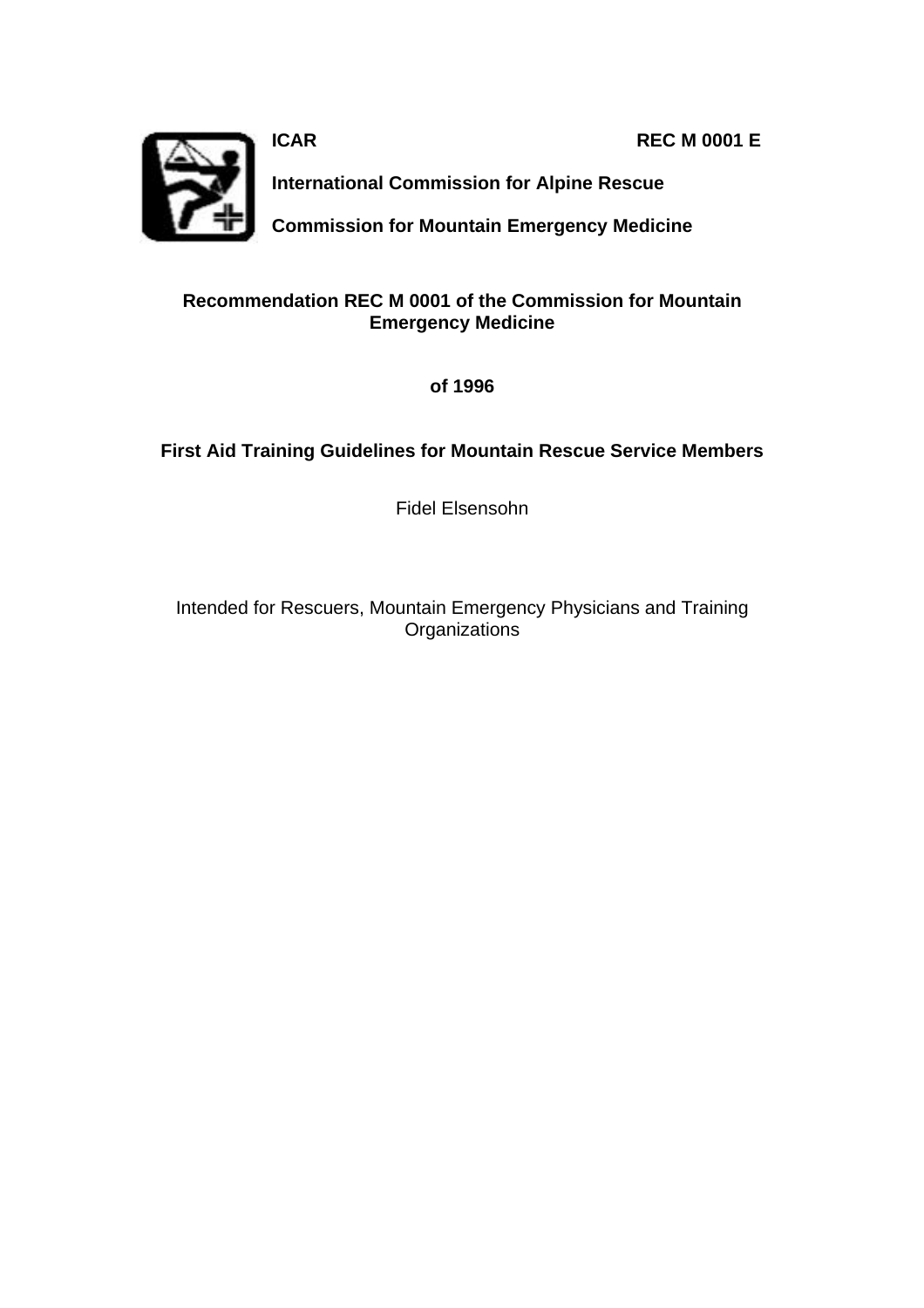## *Introduction*

It is the goal of modern mountain medicine to provide optimal treatment for injured or ill persons at the site of the accident and to transport the patients with stabilized vital functions as gently as possible. The emergency physician cannot work alone.

This paper defines the aims of medical training for mountains rescuers. It suggests minimum times for training and refresher courses.

The mountain rescuer, as a member of a rescue organization, must be able to recognize the severity of an injury or illness, initiate and continue steps necessary to maintain vital functions, and call for the right kind of rescue in order to ensure that the sick or injured person is brought gently and quickly to the receiving hospital.

In addition, each mountain rescuer and specially trained rescuer should have training in mountain medicine.

Refresher courses should be required to such an extent, that the whole first aid basic training is repeated within about 3 years, so that continuity of knowledge is achieved and any new subject that may come up can be integrated.

The national rescue organization must establish quality control in order to maintain medical standards for rescuers.

## *Basic Training:*

#### **General First Aid, Total 15 to 20 Hours minimum:**

This training can either be organized by the mountain rescue group itself, or conducted by cooperating rescue organizations, such as the Red Cross.

### **Required Topics:**

Basic anatomy

- Evaluating vital functions: consciousness, breathing, circulation
- CPR
- internal injuries and illness
- Wounds: stopping bleeding and bandaging
- Injuries to the extremities
- Skull and brain trauma
- Spinal injuries
- Chest and abdominal injuries
- multiple trauma
- positioning of the victim
- pediatric emergencies
- basic knowledge of oxygen therapy
- reporting of emergencies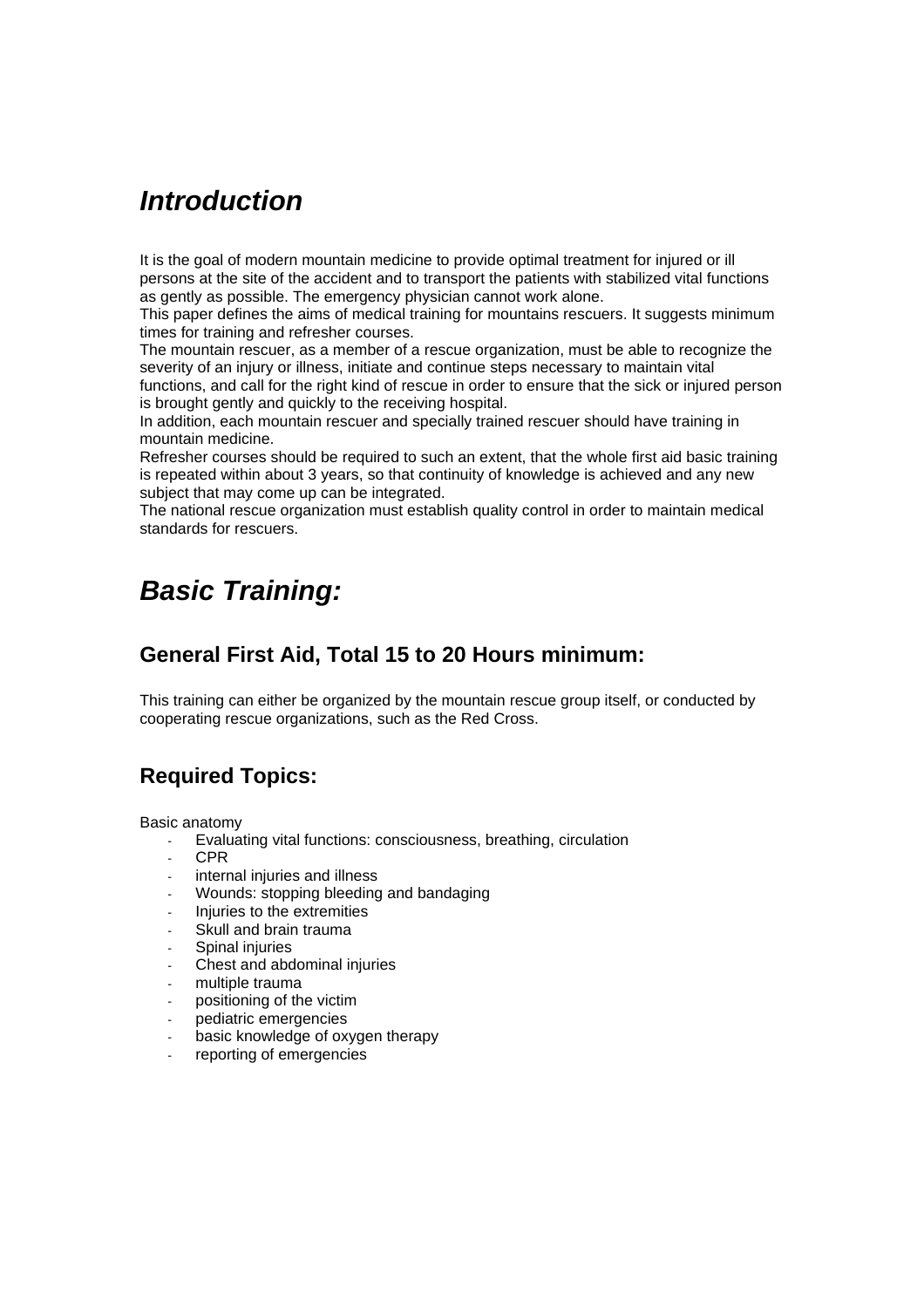## *Specialized Training in Mountain Medicine:*

**Required topics:** (according to the needs of each group)

- cold injury: hypothermia, frostbite and non freezing cold injuries
- heat injury: heat exhaustion, heatstroke
- lightning accidents
- high altitude medicine (AMS, HAPE, HACE, other syndromes)
- exhaustion
- ultraviolet radiation: snowblindness, sunburn
- special considerations for avalanche victims
- flight accidents: paragliders, hang-gliding
- cave medicine
- swift water accidents; canyoning accidents

#### *Practical exercises are obligatory during basic training.*

Including practice sessions, mountain rescuer basic first aid training will require at least 45 hours.

## *Further Training:*

Only continued repetition ensures that a mountain rescuer will always be ready for duty. For that reason increased attention must be paid to refresher courses. Yearly 15-hour courses would privide complete review of first aid training in three-year cycles. Continued training is mandatory for a member of a rescue organization.

In addition, specially trained rescuers with advanced medical education are needed, to assist the mountain emergency physician. These are in particular air emergency rescuers, dog handlers, etc, but there should be at least one of these specially trained, rescuer in every field team.

In areas, in which paramedics provide advanced life support, they may take the place of mountain emergency physicians.